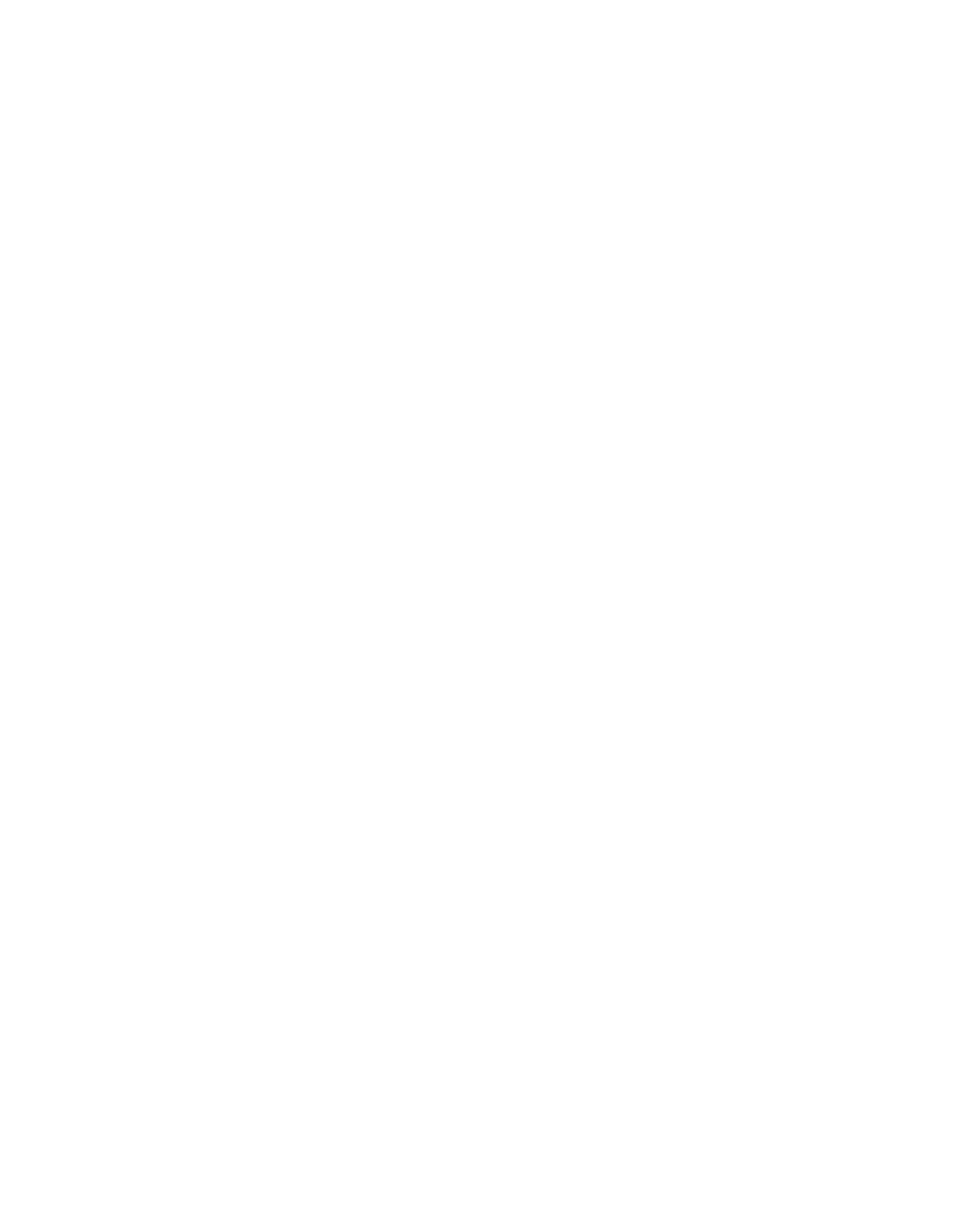# **SOME FINAL QUESTIONS**

The questions in the Core Questionnaire cover a broad range of topics. But here in Atlantic Canada, we live and work a little differently from the rest of Canada. Our lives are affected by different patterns. The weather, the water we drink, and even the air we breathe is different from province to province.

The Atlantic Path Research Study wants to make sure we gather the information we need to have sufficient data available on people here in the Atlantic provinces.

We have developed a Questionnaire which covers things we are interested in specifically, questions that are not included in the Core Questionnaire, which is being used nationally.

Some questions here and in the core questionnaire may seem odd and you may wonder why we ask them. They are all designed to increase our knowledge in areas that researchers believe may help explain why some of us develop cancer and other chronic diseases, while others do not.

Thank you for taking the time to complete this Atlantic questionnaire. It will give us the information we need to understand what affects our health here in Atlantic Canada.

### **ABOUT YOUR HOME**

*SQ1* What kind of cooking stove do you have in your home at this time? *Please select all that apply.*

- $\Box$  Electric stove
- $\Box$  Gas stove
- □ Wood-burning oven
- □ Other
- $\Box$  Don't know
- $\square$  Skip this question
- *SQ2* What is the source of tap water in this home? *Please select all that apply.*
	- $\Box$  Municipally treated water
	- $\Box$  Private well dug well
	- $\square$  Private well drilled well
	- $\square$  Surface source such as natural spring, lake, river, lagoon, dugout
	- $\square$  Other
	- None, there is no tap water in this home *Skip* to question SQ4
	- □ Don't know
	- $\square$  Skip this question

Page  $\overline{\phantom{0}}$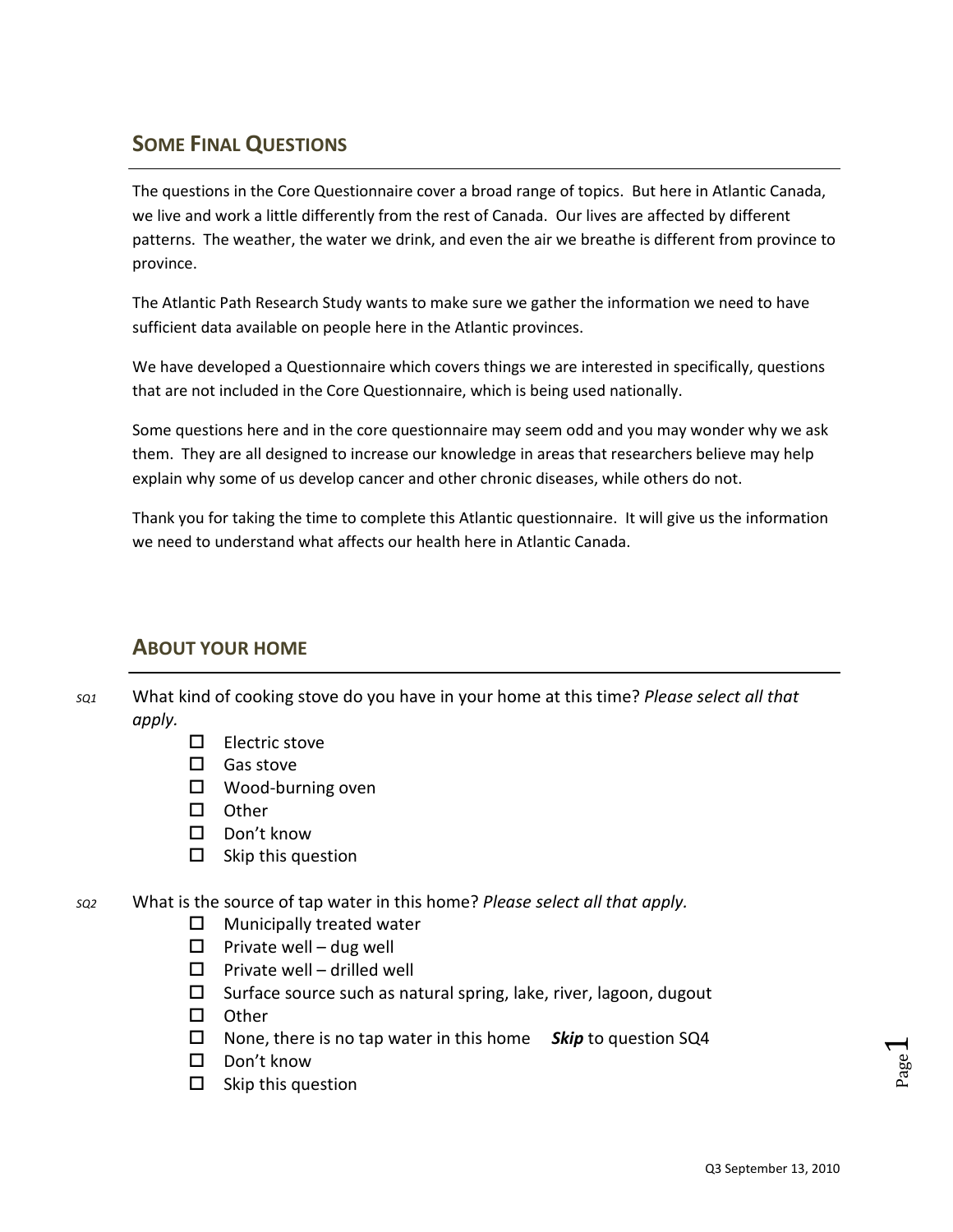- *SQ3* Is the tap water in this home treated using: *Please select all that apply.*
	- $\Box$  Water runs through a filter, for example a Brita® filter
	- $\Box$  Water runs through a water softener
	- $\Box$  Water runs through an ultraviolet system
	- $\Box$  Water is treated using reverse osmosis
	- $\square$  Other
	- □ No treatment
	- □ Don't know
	- $\square$  Skip this question

#### **ABOUT ALLERGIES**

*SQ4* Do you have any allergies?

Yes No*Skip to SQ6* Skip this question

- *SQ5* Do you currently have allergies to any of the following? *Select all that apply.*
	- $\Box$  Cats, dogs or other animals
	- $\Box$  Foods
	- $\square$  Insect bites or stings
	- $\Box$  Latex
	- Medications
	- $\Box$  Metal Jewellery
	- Mold or dust
	- $\Box$  Pollen, plants, grasses or trees
	- $\square$  Skip this question

#### **ABOUT WHAT YOU EAT AND DRINK**

- *SQ6* In the **past 12 months**, how often have you avoided eating particular foods because of problems with your mouth? *(By "mouth", we mean teeth or dentures, tongue, gums, lips and jaw joints.)*
	- $\square$  Often
	- $\square$  Sometimes
	- □ Rarely
	- □ Never
	- $\square$  Skip this question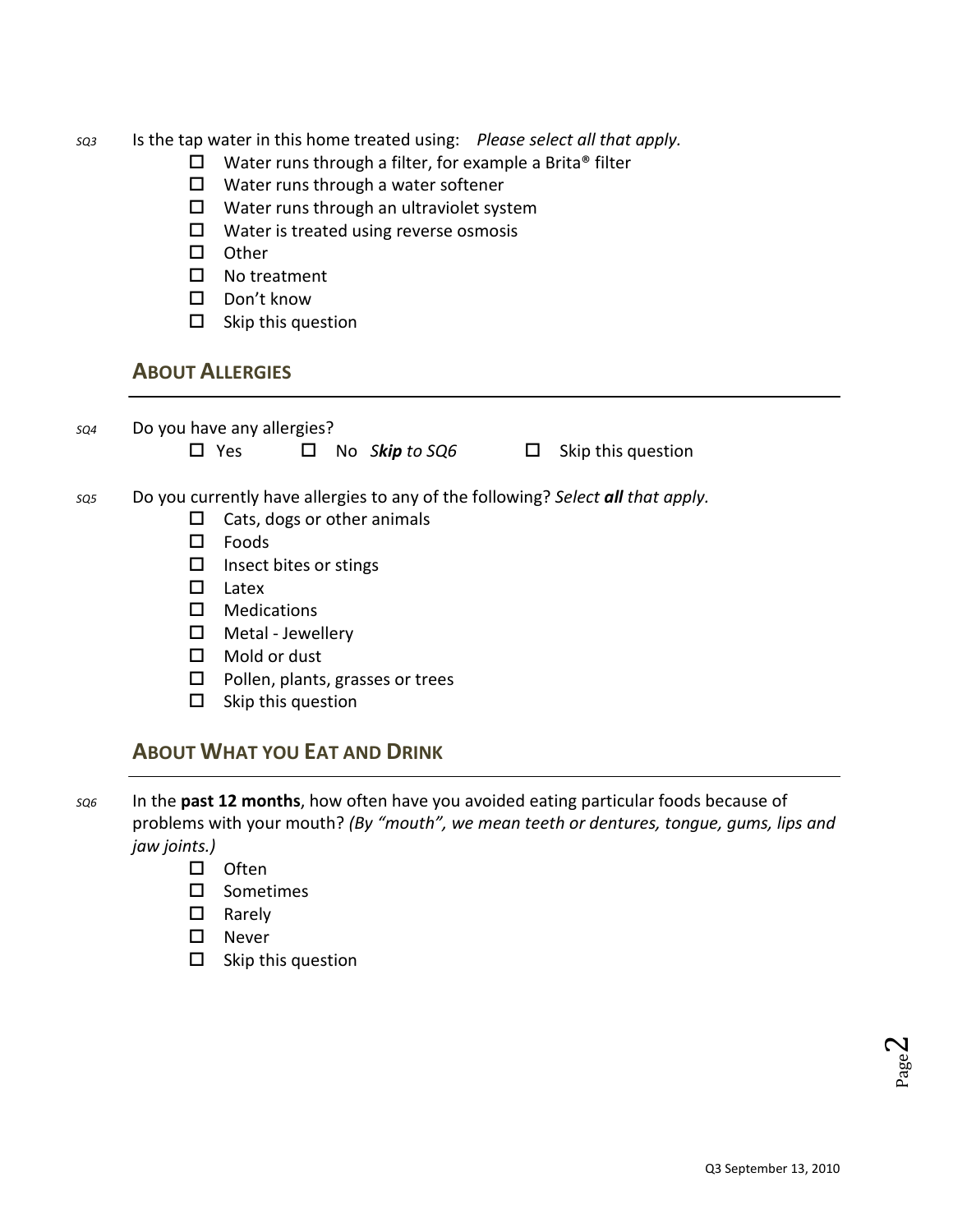| SQ7         | Which of these do you eat most often with bread? (Please check one.)<br><b>Butter</b><br>□<br>Oliver Oil<br>$\Box$<br>$\Box$<br>Margarine<br>$\Box$<br>Reduced or low fat margarine<br>$\Box$<br>None of these<br>□<br>Skip this question                                                                                                             |                    |
|-------------|-------------------------------------------------------------------------------------------------------------------------------------------------------------------------------------------------------------------------------------------------------------------------------------------------------------------------------------------------------|--------------------|
| SQ8         | In a typical week, how many days do you eat food with garlic, hot spices or ginger?<br>(Please circle one)<br>$\mathbf{1}$<br>4<br>$\mathbf 0$<br>$\overline{2}$<br>3<br>5<br>6<br>$\overline{7}$<br>$\Box$                                                                                                                                           | Skip this question |
| SQ9         | In a typical week, how many days do you eat 5 or more servings of fruits and vegetables?<br>(Please circle one)<br>$\mathbf{1}$<br>$\overline{2}$<br>3<br>4<br>5<br>6<br>$\overline{7}$<br>$\Box$<br>$\mathbf 0$                                                                                                                                      | Skip this question |
| <b>SQ10</b> | In a typical day, how many servings of dark green vegetables do you eat? Examples include<br>broccoli, spinach, and romaine lettuce. One serving is about 1/2 cup of fresh, frozen, canned or<br>cooked vegetables, or a full cup of raw leafy vegetables.<br>Skip this question<br>servings per day<br>$\Box$                                        |                    |
| <b>SQ11</b> | In a typical day, how many servings of whole grain products do you eat? Examples of whole<br>grains are breads made from whole-wheat flour, bulgur, oatmeal, whole cornmeal and brown<br>rice. One serving is equivalent to a slice of bread, 1/2 cup cooked rice, or 3/4 cup hot cereal.<br>_______ servings per day<br>Skip this question<br>$\Box$ |                    |
| <b>SQ12</b> | In a typical day, how many servings of refined/milled grains do you eat? Refined grains are<br>breads made from white flour, and white rice. One serving is equivalent to a slice of bread or<br>1/2 cup cooked rice.                                                                                                                                 |                    |
|             | $\Box$<br>Skip this question<br>__ servings per day                                                                                                                                                                                                                                                                                                   |                    |
| <b>SQ13</b> | In a typical day, how many servings of milk and dairy products do you eat? Milk and dairy<br>products include liquid milk, powdered milk made up with water, yogurt, cheese, fortified soy<br>beverages and rice milk. One serving is equivalent to 1 cup of liquid milk (250ml), % cup of<br>yogurt or 50 grams of cheese.                           |                    |
|             | Skip this question<br>servings per day<br>□                                                                                                                                                                                                                                                                                                           |                    |
| <b>SQ14</b> | In a typical week, how many eggs do you eat?<br>Skip this question<br>_______ servings per day<br>$\Box$                                                                                                                                                                                                                                              |                    |
| <b>SQ15</b> | In a typical day, how many servings of meat/poultry do you eat? One serving is about 1/2 cup<br>or 75 grams of meat.                                                                                                                                                                                                                                  |                    |
|             | Skip this question<br>______ servings per day<br>ப                                                                                                                                                                                                                                                                                                    |                    |
| SQ16        | In a typical day, how many servings of fish do you eat? One serving is about $\frac{1}{2}$ cup or 75<br>grams of fish.                                                                                                                                                                                                                                |                    |
|             | Skip this question<br>servings per day<br>□                                                                                                                                                                                                                                                                                                           |                    |

Page  $\omega$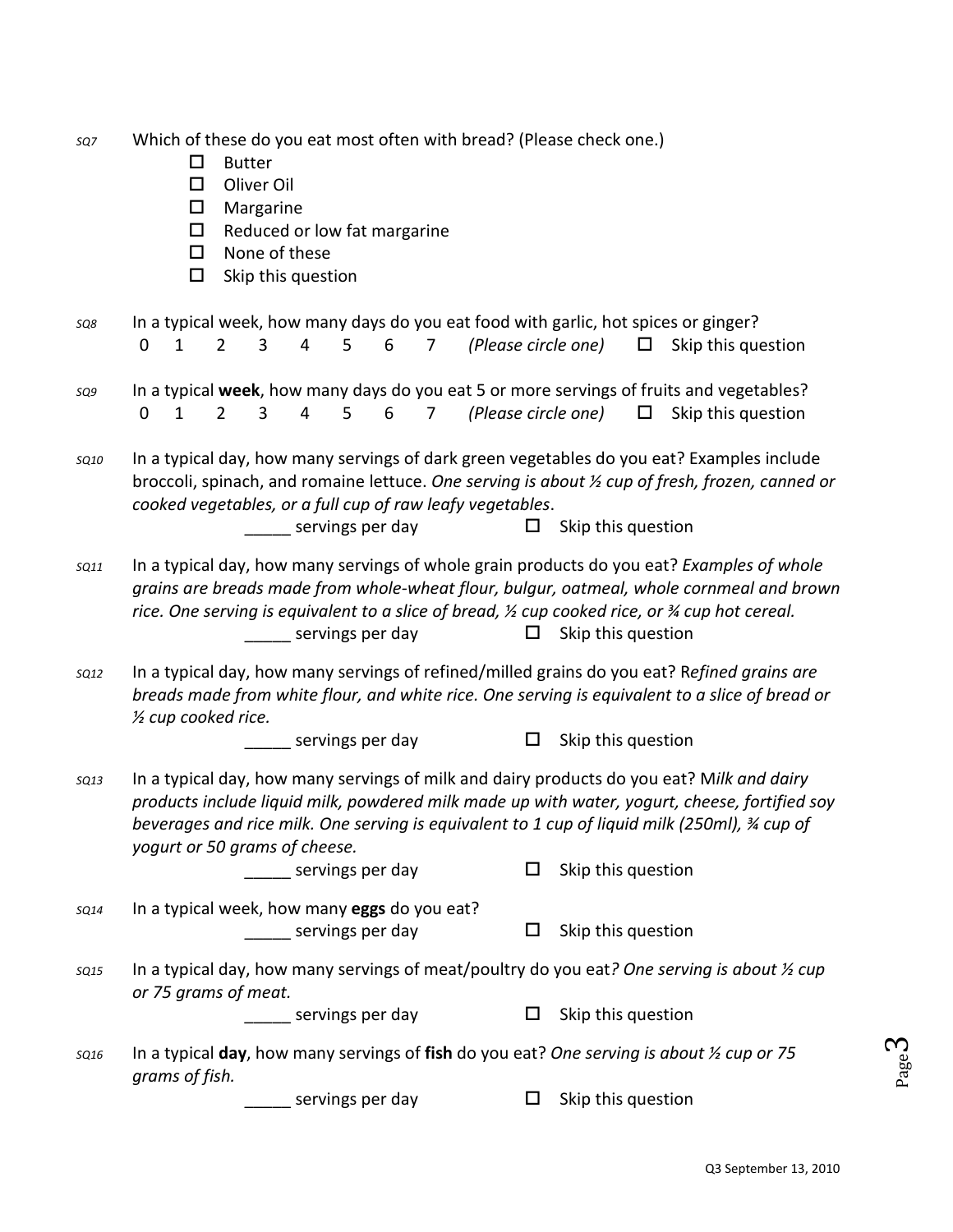*SQ17* In a typical **day**, how many servings of **tofu or bean curd** do you eat? *One serving is about ¾ cup or 150 grams.*

servings per day  $\square$  Skip this question

- *SQ18* In a typical **day**, how many servings of **beans or other legumes** do you eat? *Examples include lentils, beans (fresh, frozen or canned), and edamame. One serving is about ¾ cup or 175ml.* servings per day  $\square$  Skip this question
- *SQ19* In a typical **day**, how many servings of **nuts or seeds** do you eat? *Examples include almonds, peanuts, hazelnuts, pumpkin seeds, and sunflower seeds. One serving is about ¼ cup shelled nuts or seeds.*

servings per day  $\square$  Skip this question

- *SQ20* How many times per **week** do you eat **snack food?** *Examples include pretzels, potato chips, buttered pop corn and crackers.*
	- $\Box$  Never/rarely
	- $\Box$  Once per week
	- $\Box$  2 times per week
	- $\Box$  3 times per week
	- $\Box$  4 times per week
	- $\Box$  5 times per week
	- $\Box$  6 times per week
	- $\Box$  7 times per week or more
	- $\square$  Skip this question
- *SQ21* How many times per **week** do you eat **desserts or sweet snacks?** *Examples include cookies, cakes, pies, chocolate and candy.*
	- □ Never/rarely
	- $\square$  Once per week
	- $\square$  2 times per week
	- $\Box$  3 times per week
	- $\Box$  4 times per week
	- $\Box$  5 times per week
	- $\Box$  6 times per week
	- $\Box$  7 times per week or more
	- $\square$  Skip this question

*SQ22* For each of the following beverages, how many cups do you drink each **day**?

| Regular coffee       | cups/day |
|----------------------|----------|
| Decaffeinated coffee | cups/day |
| <b>Black Tea</b>     | cups/day |
| Green Tea            | cups/day |
| Other Tea            | cups/day |
| Skip this question   |          |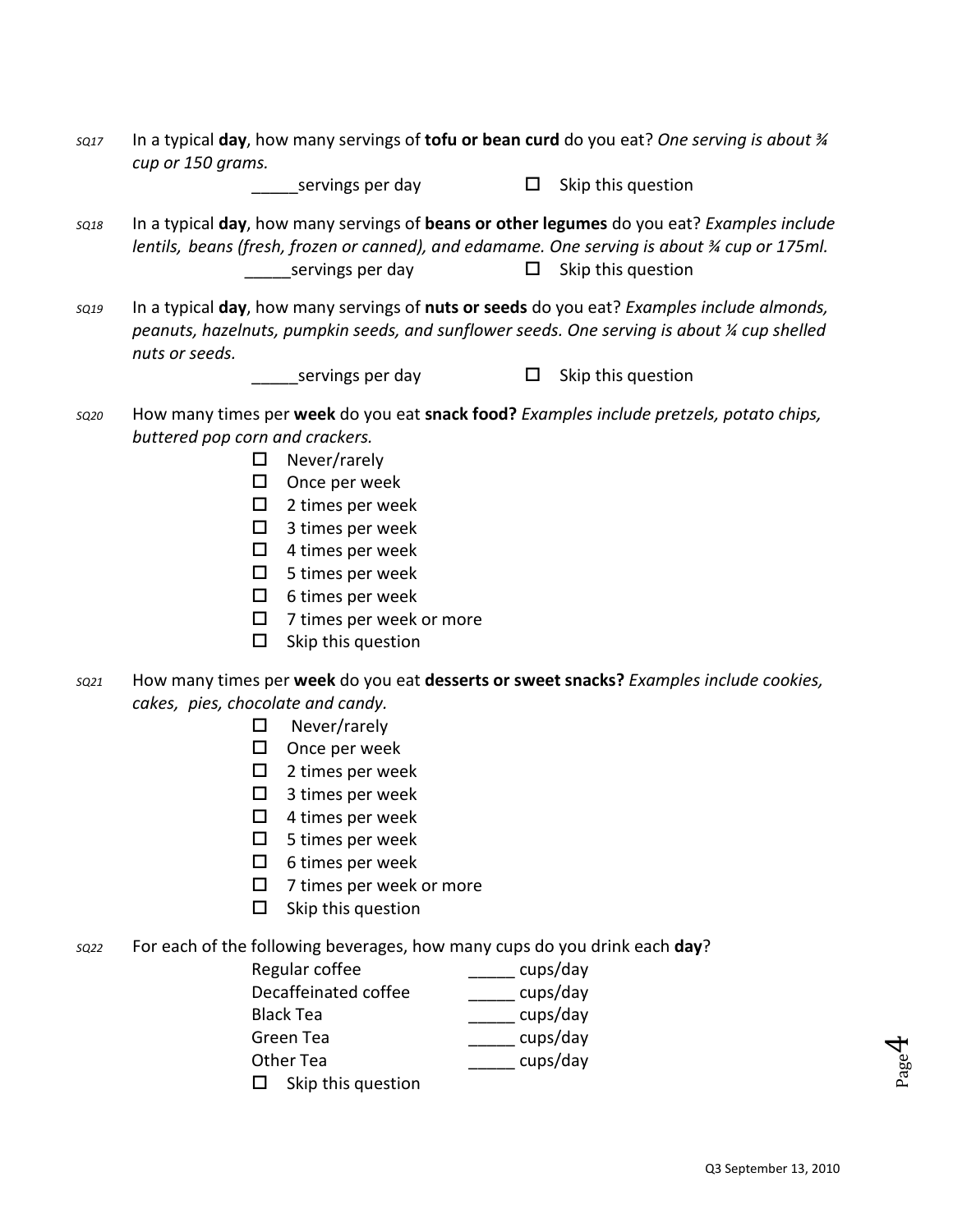- *SQ23* How often do you add artificial sweeteners such as Equal, Splenda or SugarTwin to your tea or coffee?
	- □ Almost never or never
	- $\Box$  About ¼ of the time
	- $\Box$  About  $\frac{1}{2}$  of the time
	- $\Box$  About % of the time
	- $\Box$  Almost always or always
	- $\square$  Skip this question
- *SQ24* What kind of milk do you usually drink?
	- Whole milk/homogenized milk
	- $\Box$  2% fat cow's milk
	- $\Box$  1% fat cow's milk
	- $\square$  Skim, non-fat or  $\frac{1}{2}$ % fat cow's milk
	- $\square$  Soy milk
	- $\Box$  Rice milk
	- □ Goat's milk
	- $\square$  Other
	- $\square$  Skip this question
- *SQ25* How often do you drink 100% fruit juice or 100% fruit juice mixtures (such as orange, apple, grape, pineapple or others)?
	- □ Never
	- $\Box$  1 time per month or less
	- □ 2-3 times per month
	- $\Box$  1-2 times per week
	- $\Box$  3-4 times per week
	- □ 5-6 times per week
	- $\Box$  1 time per day
	- $\square$  2-3 times per day
	- $\Box$  4-5 times per day
	- $\Box$  6 or more times per day
	- $\square$  Skip this question

#### *SQ26* How often do you drink regular or non-diet soft drinks or pop?

- Never *Skip to SQ29*
- $\Box$  1 time per month or less
- □ 2-3 times per month
- $\Box$  1-2 times per week
- $\Box$  3-4 times per week
- □ 5-6 times per week
- $\Box$  1 time per day
- $\Box$  2-3 times per day
- $\Box$  4-5 times per day
- $\Box$  6 or more times per day
- $\square$  Skip this question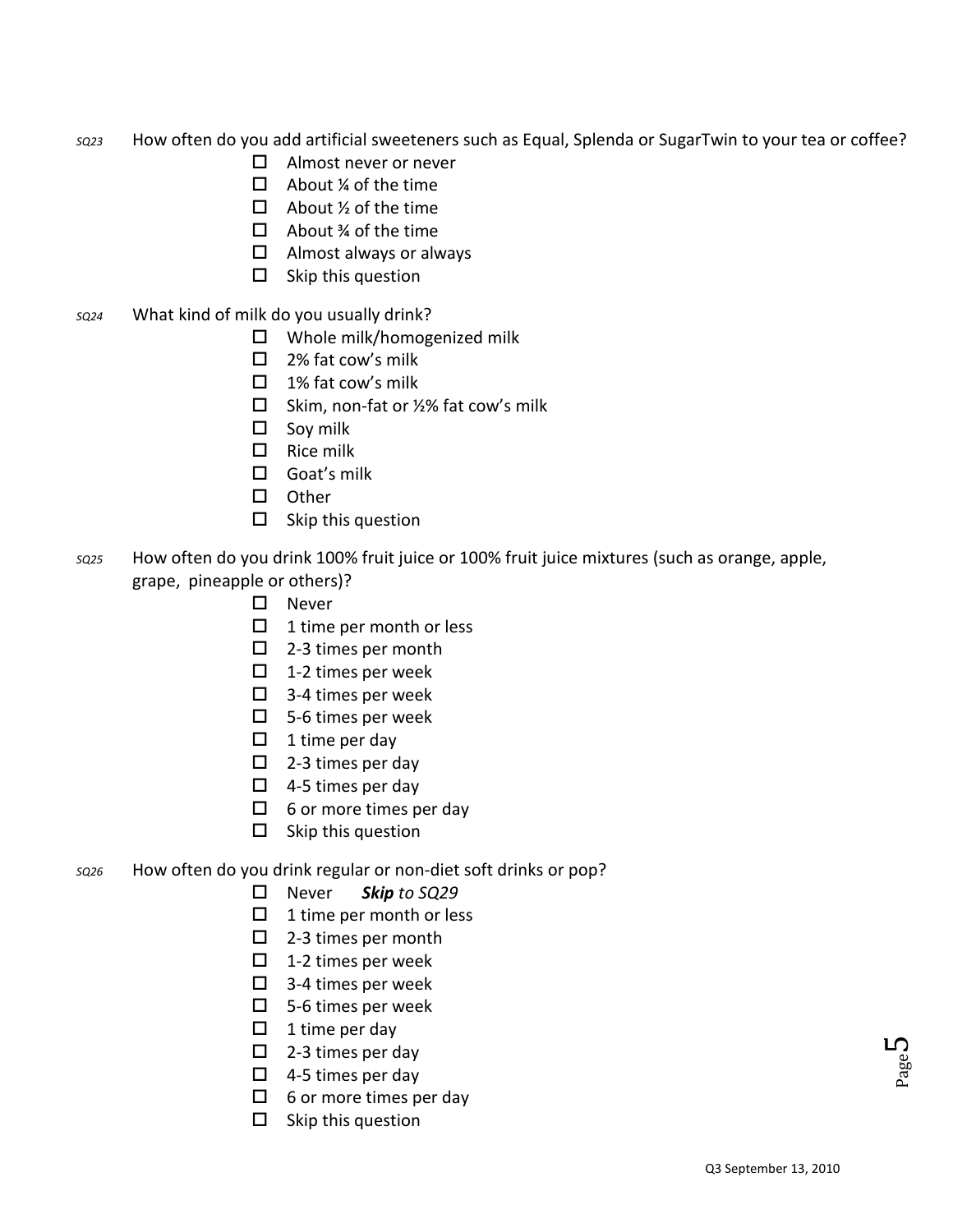*SQ27* Each time you drink regular or non-diet soft drinks or pop, how much do you drink?

- $\square$  Less than 12 ounces or less than 1 can or bottle
- $\Box$  12 to 16 ounces or 1 can or bottle
- $\Box$  More than 16 ounces or more than 1 can or bottle
- $\square$  Skip this question
- *SQ28* How often do you drink diet or sugar-free drinks or pop?
	- □ Never
	- $\Box$  1 time per month or less
	- □ 2-3 times per month
	- $\Box$  1-2 times per week
	- □ 3-4 times per week
	- □ 5-6 times per week
	- $\Box$  1 time per day
	- $\square$  2-3 times per day
	- $\Box$  4-5 times per day
	- $\Box$  6 or more times per day
	- $\square$  Skip this question
- *SQ29* Which type(s) of oil/fat do you use most often in cooking? (*Please check all that apply*)
	- $\Box$  Margarine (including low-fat)
	- $\square$  Butter (including low-fat)
	- $\Box$  Lard or bacon fat
	- □ Olive Oil
	- □ Corn Oil
	- □ Canola or Rapeseed Oil
	- $\Box$  Oil spray such as Pam or others
	- $\square$  Ghee
	- $\Box$  Other kinds of Oil
	- $\Box$  None of the above
- *SQ30* How often do you season your food with soy sauce or fish sauce at the table?
	- □ Never
	- □ Rarely
	- □ Sometimes
	- $\Box$  At most meals or eating occasions
	- $\square$  Skip this question
- *SQ31* How often do you add salt to your food at the table?
	- $\square$  Never
	- □ Rarely
	- □ Sometimes
	- $\Box$  At most meals or eating occasions
	- $\square$  Skip this question

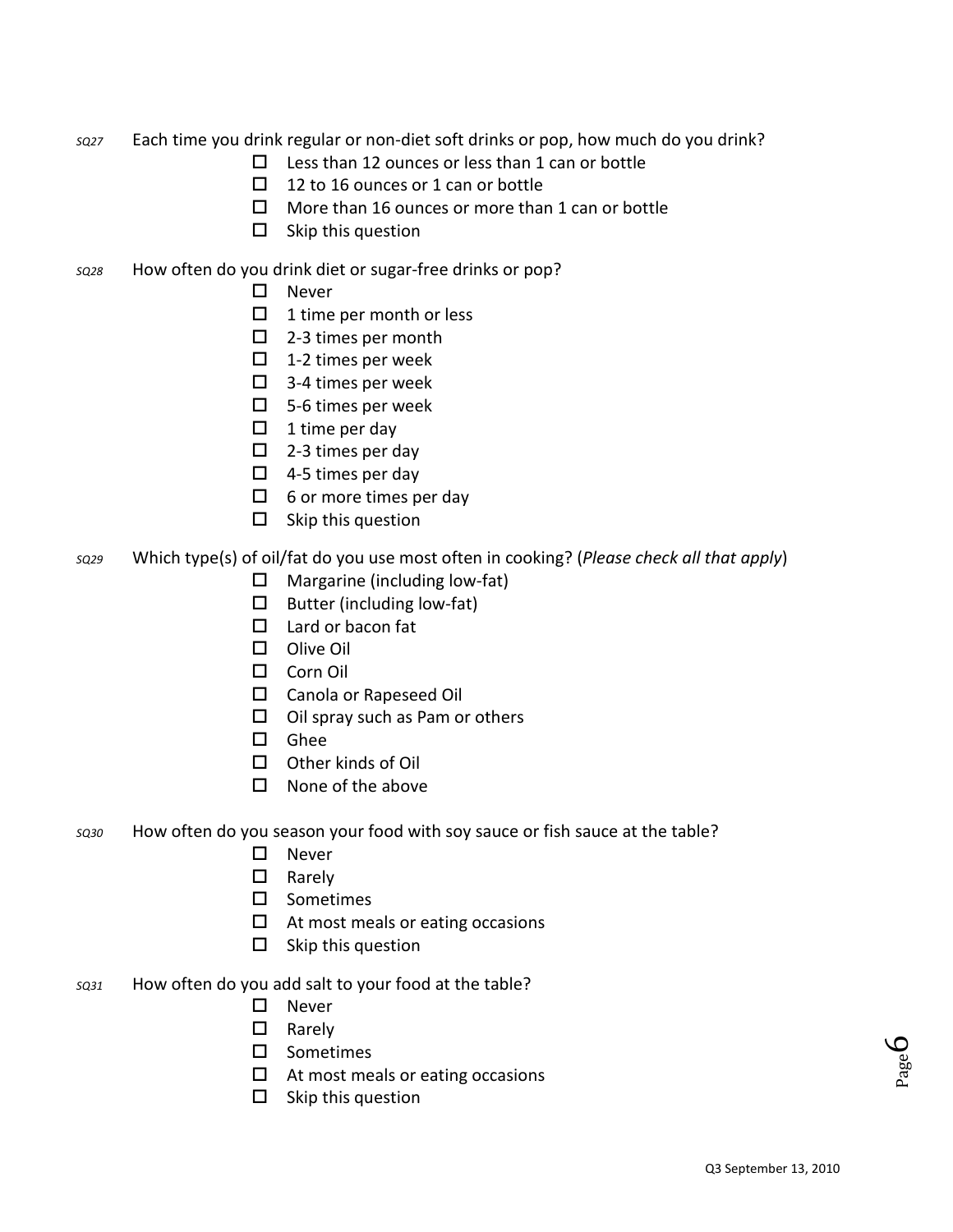#### *SQ32* How often do you typically purchase food at a fast-food restaurant?

- □ Never
- $\square$  Less than once per month
- $\Box$  1 time per month
- □ 2-3 times per month
- $\Box$  1 time per week
- $\square$  2 times per week
- $\Box$  3-4 times per week
- 5-6 times per week
- $\Box$  1 time per day
- $\Box$  2 or more times per day
- $\square$  Skip this question

# **ABOUT THE WAY YOU FEEL**

*SQ33* Over the last 2 weeks, how often have you been bothered by any of the following problems?

|                                                    |        |         | More     |        |           |
|----------------------------------------------------|--------|---------|----------|--------|-----------|
|                                                    |        |         | than     | Nearly |           |
| Please check <b>ONE</b> answer for each question.  | Not at | Several | half the | every  | Skip this |
|                                                    | all    | days    | days     | day    | question  |
| Little interest or pleasure in doing things        |        |         |          |        |           |
| Feeling down, depressed, or hopeless               |        |         |          |        |           |
| Trouble falling or staying asleep, or sleeping too |        |         |          |        |           |
| much                                               |        |         |          |        |           |
| Feeling tired or having little energy              |        |         |          |        |           |
| Poor appetite or over-eating                       |        |         |          |        |           |
| Feeling bad about yourself $-$ or that you are a   |        |         |          |        |           |
| failure or have let yourself or your family down   |        |         |          |        |           |
| Trouble concentrating on things, such as reading   |        |         |          |        |           |
| the newspaper or watching television               |        |         |          |        |           |
| Moving or speaking so slowly that other people     |        |         |          |        |           |
| could have noticed? Or the opposite $-$ being so   |        |         |          |        |           |
| fidgety or restless that you have been moving      |        |         |          |        |           |
| around a lot more than usual                       |        |         |          |        |           |
| Thoughts that you would be better off dead or of   |        |         |          |        |           |
| hurting yourself in some way                       |        |         |          |        |           |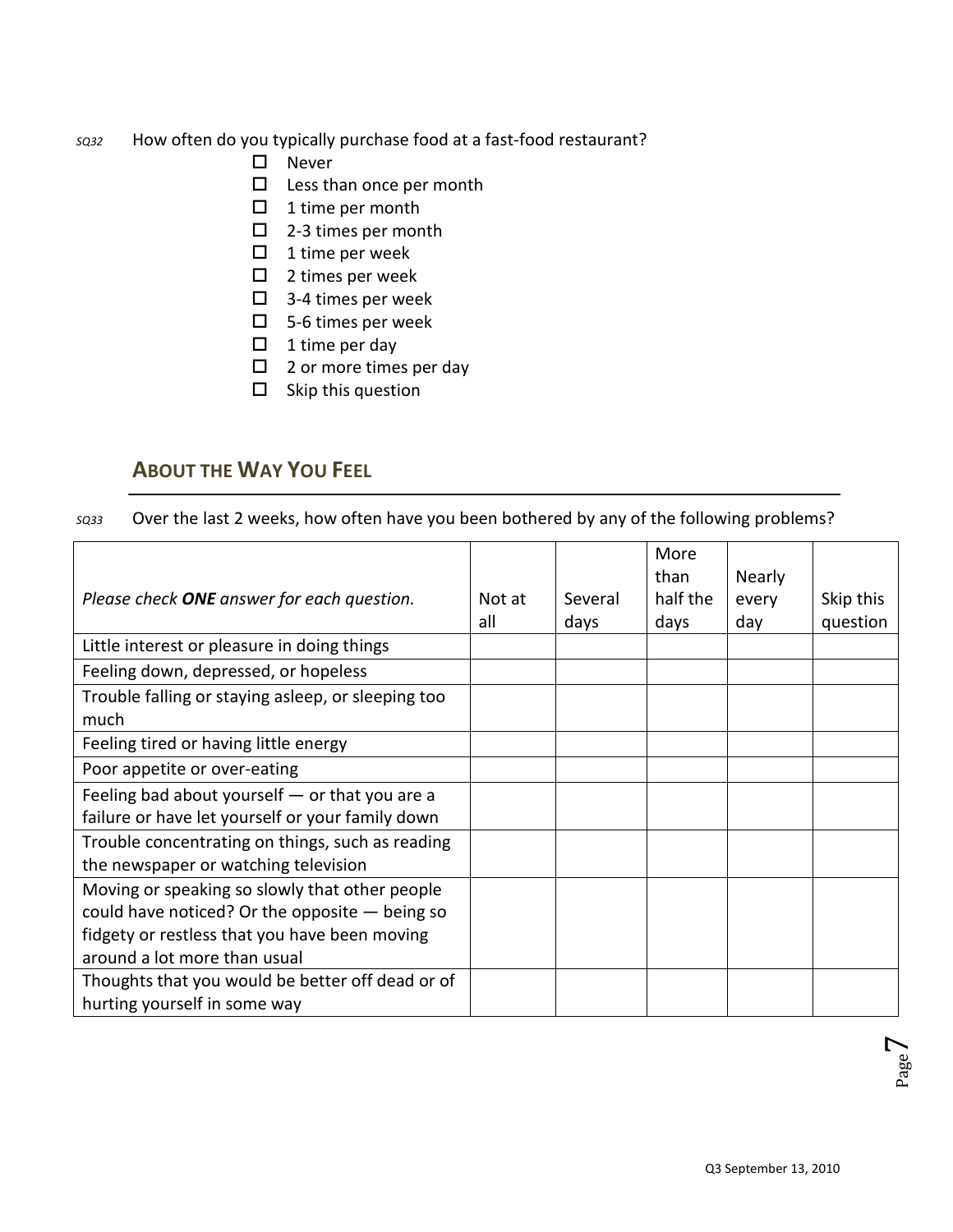- *SQ34* If you checked off any problem on the question above, so far, how difficult have these problems made it for you to do your work, take care of things at home, or get along with other people?
	- $\Box$  Not difficult at all
	- $\Box$  Somewhat difficult
	- $\Box$  Very difficult
	- $\Box$  Extremely difficult
	- $\Box$  Skip this question

#### *SQ35* Over the **last 2 weeks**, how often have you been bothered by any of the following problems?

| Please check ONE box for each of the statements<br>below. | Not at all | Several<br>days | More<br>than half<br>the days | <b>Nearly</b><br>every<br>day | Skip this<br>question |
|-----------------------------------------------------------|------------|-----------------|-------------------------------|-------------------------------|-----------------------|
| Feeling nervous, anxious or on edge                       |            |                 |                               |                               |                       |
| Not being able to stop or control worrying                |            |                 |                               |                               |                       |
| Worrying too much about different things                  |            |                 |                               |                               |                       |
| Trouble relaxing                                          |            |                 |                               |                               |                       |
| Being so restless that it is hard to sit still            |            |                 |                               |                               |                       |
| Becoming easily annoyed or irritable                      |            |                 |                               |                               |                       |
| Feeling afraid as if something awful might happen         |            |                 |                               |                               |                       |

# **ABOUT WHEN YOU WERE YOUNGER**

| SQ36        | Think back to the time you were 18 years old, how much did you weigh then?<br>Don't know<br>Skip this question<br>ΙI<br>Ц<br>Ibs (weight in pounds) OR _____ kg (weight in kilograms) |
|-------------|---------------------------------------------------------------------------------------------------------------------------------------------------------------------------------------|
| <b>SQ37</b> | How much did you weigh when you were born?<br>lbs ounces                                                                                                                              |
|             | Don't know<br>ΙI<br>Skip this question<br>ப                                                                                                                                           |
|             | <b>OR</b><br>I was:<br>a big baby<br>ப<br>◻<br>an average baby<br>a small baby<br>◻                                                                                                   |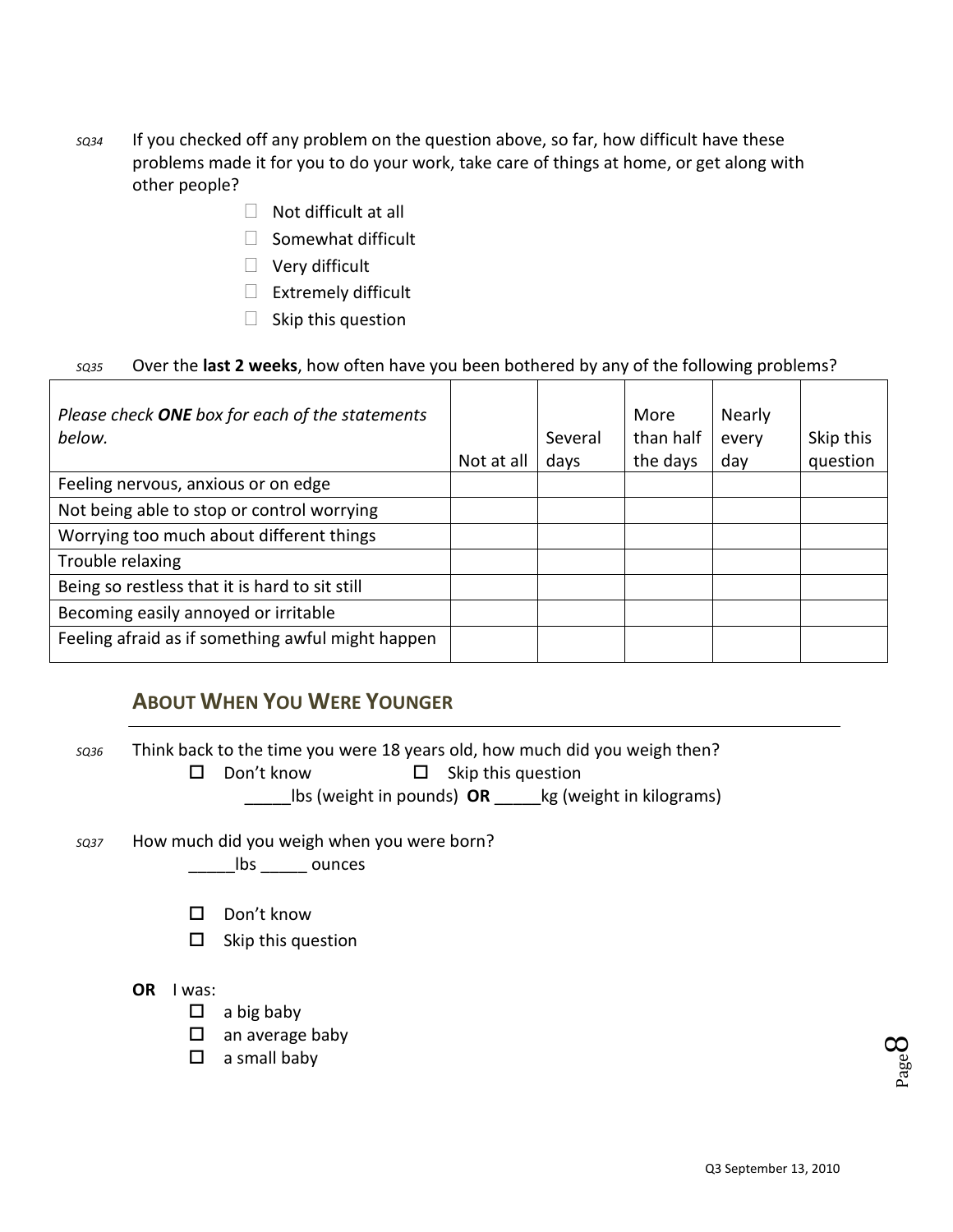# **ADDITIONAL QUESTIONS ABOUT EXERCISE**

| <b>SQ38</b> | During the last 7 days, on how many days did you do vigorous physical activities like heavy<br>lifting, digging, heavy construction, or climbing up stairs as part of your work? Think about<br>only those physical activities that you did for at least 10 minutes at a time.<br>days per week $\Box$ Skip this question       |
|-------------|---------------------------------------------------------------------------------------------------------------------------------------------------------------------------------------------------------------------------------------------------------------------------------------------------------------------------------|
| SQ39        | How much time in total did you usually spend on one of those days doing vigorous physical<br>activities as part of your work?<br><u>__</u> ___ hours per day ____ minutes per day □ Skip this question                                                                                                                          |
| SQ40        | Again, think about only those physical activities that you did for at least 10 minutes at a time.<br>During the last 7 days, on how many days did you do moderate physical activities like<br>carrying light loads as part of your work? (Please do not include walking.)<br>$\sqrt{a}$ days per week $\Box$ Skip this question |
| SQ41        | How much time in total did you usually spend on one of those days doing <i>moderate</i> physical<br>activities as part of your work?<br>hours per day $\frac{1}{2}$ minutes per day $\Box$ Skip this question                                                                                                                   |
| SQ42        | During the last 7 days, on how many days did you walk for at least 10 minutes at a time as<br>part of your work? Please do not count any walking you did to travel to or from work.<br>$\sqrt{a}$ days per week $\Box$ Skip this question                                                                                       |
| SQ43        | How much time in total did you usually spend on one of those days walking as part of your<br>work?<br>hours per day <u>equilibrities</u> per day $\Box$ Skip this question                                                                                                                                                      |
|             | These questions are about how you traveled from place to place including to places like work,<br>stores, and movies.                                                                                                                                                                                                            |
| <b>SQ44</b> | During the last 7 days, on how many days did you travel in a motor vehicle like a train, bus,<br>car or truck?<br>_ days per week<br>Skip this question<br>ப                                                                                                                                                                    |
| SQ45        | How much time in total did you usually spend on one of those days traveling in a train, bus,<br>car or any other kind of motor vehicle?<br>hours per day ______ minutes per day<br>Skip this question<br>Ц                                                                                                                      |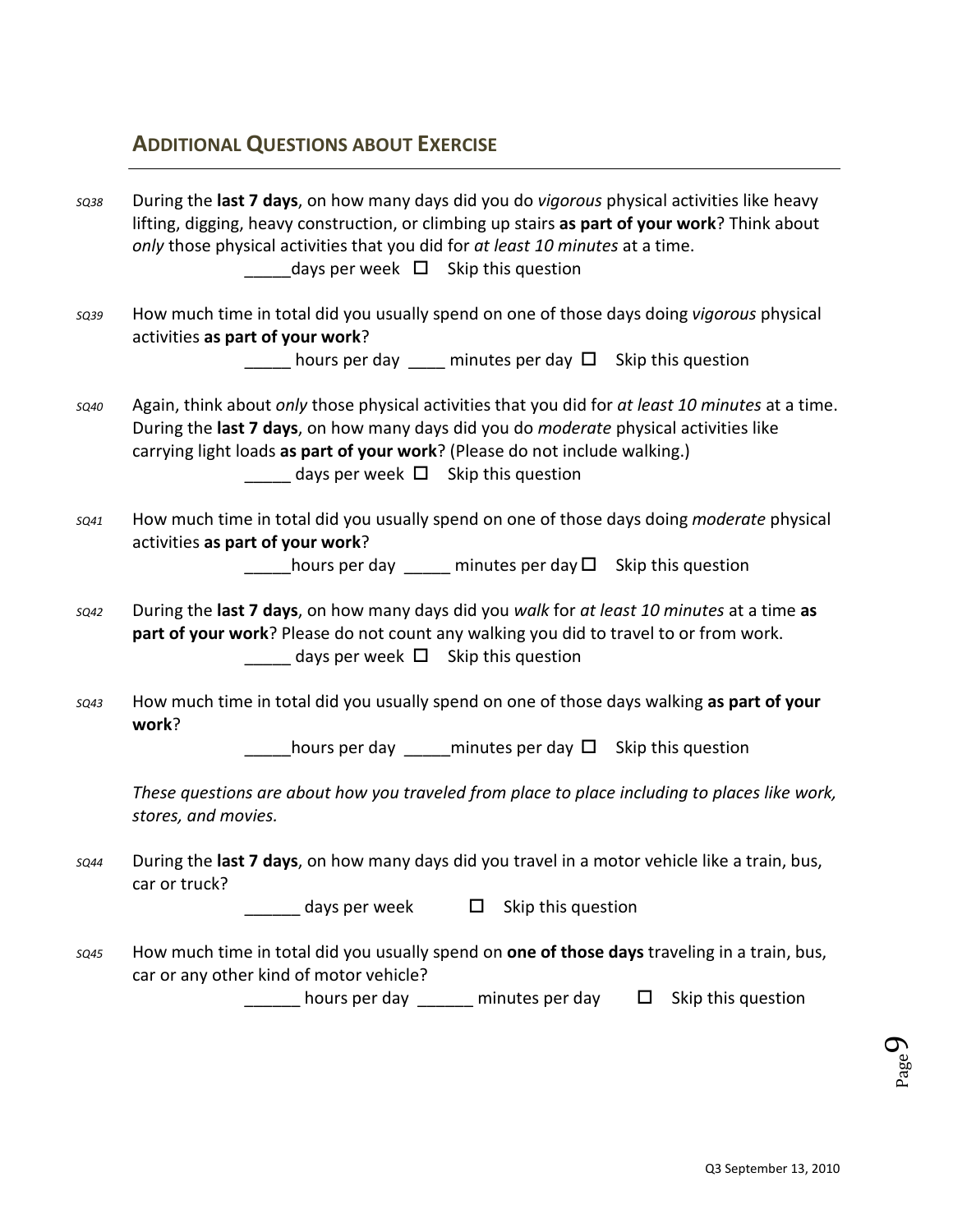| Now think only about the bicycling and walking you have done to travel to and from work, to |  |
|---------------------------------------------------------------------------------------------|--|
| do errands, or to go from place to place.                                                   |  |

- *SQ46* During the **last 7 days**, on how many days did you **bicycle** for **at least 10 minutes** at a time? days per week  $\square$  Skip this question
- *SQ47* How much time in total did you usually spend on one of those days to bicycle from place to place?

hours per day diminutes per day  $\square$  Skip this question

*SQ48* During the last 7 days, on how many days did you **walk** for **at least 10 minutes** at a time to go from place to place?

days per week  $\square$  Skip this question

*SQ49* How much time in total did you usually spend on one of those days walking from place to place?

hours per day diminutes per day  $\square$  Skip this question

*This section is about some of the physical activities you might have done in the last 7 days in and around your home like housework, gardening, yard work, general maintenance work, and caring for your family.*

- *SQ50* Think about *only* those physical activities that you did for at least 10 minutes at a time. During the **last 7 days**, on how many days did you do *vigorous* physical activities like heavy lifting, chopping wood, shoveling snow, or digging **in the garden or yard**? days per week  $\square$  Skip this question
- *SQ51* How much time in total did you usually spend on one of those days doing *vigorous* physical activities **in the garden or yard?**

hours per day diminutes per day  $\square$  Skip this question

- *SQ52* Again, think about only those physical activities that you did for at least 10 minutes at a time. During the **last 7 days**, on how many days did you do *moderate* activities like carrying light loads, sweeping, washing windows, and raking **in the garden or yard**? days per week  $\square$  Skip this question
- *SQ53* How much time in total did you usually spend on one of those days doing moderate physical activities **in the garden or yard**?

 $\frac{1}{2}$  hours per day  $\frac{1}{2}$  minutes per day  $\Box$  Skip this question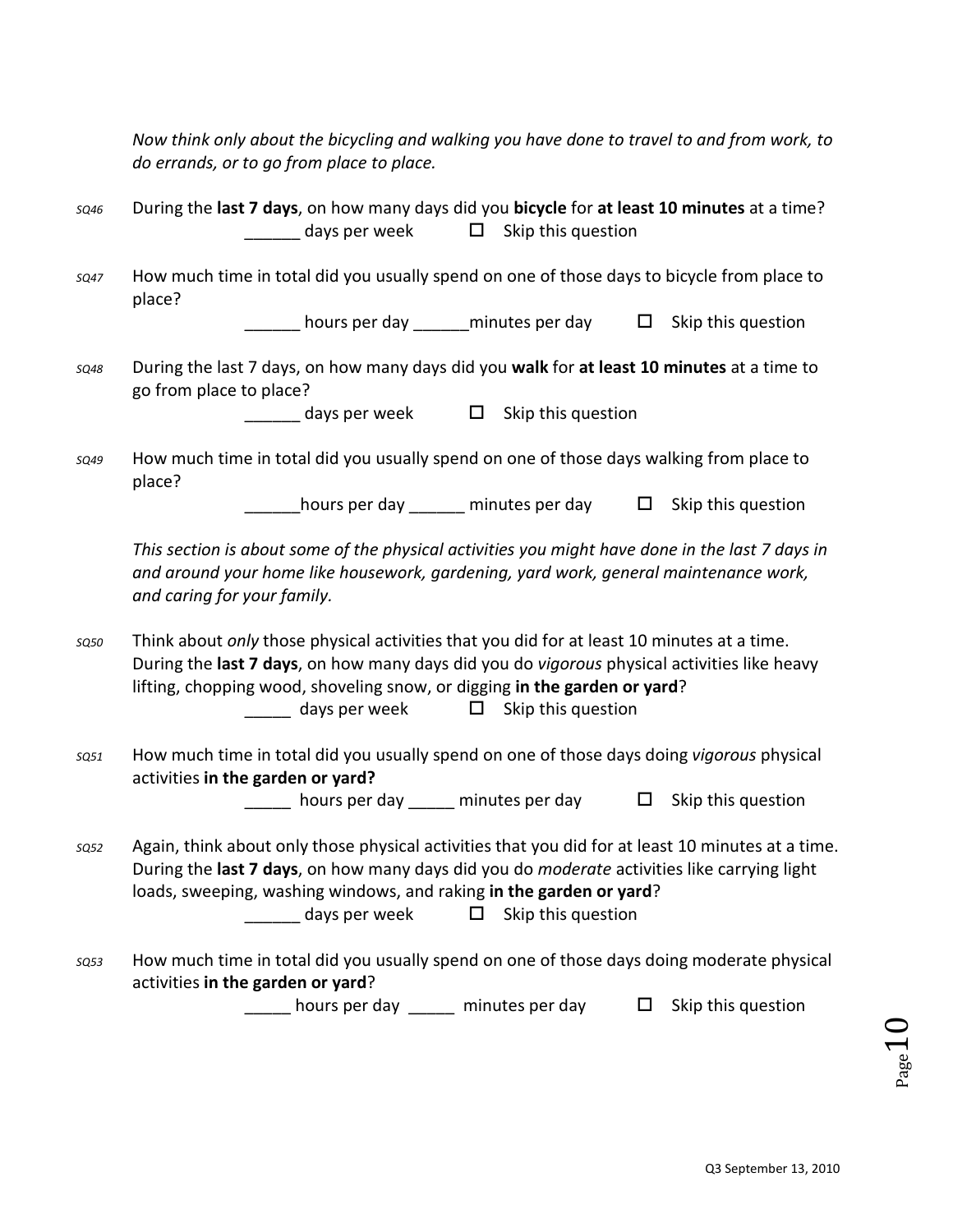| SQ54        | Once again, think about only those physical activities that you did for at least 10 minutes at a<br>time. During the last 7 days, on how many days did you do <i>moderate</i> activities like carrying<br>light loads, washing windows, scrubbing floors, and sweeping inside your home?<br>$\frac{1}{\sqrt{1-\frac{1}{\sqrt{1-\frac{1}{\sqrt{1-\frac{1}{\sqrt{1-\frac{1}{\sqrt{1-\frac{1}{\sqrt{1-\frac{1}{\sqrt{1-\frac{1}{\sqrt{1-\frac{1}{\sqrt{1-\frac{1}{\sqrt{1-\frac{1}{\sqrt{1-\frac{1}{\sqrt{1-\frac{1}{\sqrt{1-\frac{1}{\sqrt{1-\frac{1}{\sqrt{1-\frac{1}{\sqrt{1-\frac{1}{\sqrt{1-\frac{1}{\sqrt{1-\frac{1}{\sqrt{1-\frac{1}{\sqrt{1-\frac{1}{\sqrt{1-\frac{1}{\sqrt{1-\frac{1}{\sqrt{1-\frac{1}{\sqrt{1-\frac{1$ |
|-------------|-------------------------------------------------------------------------------------------------------------------------------------------------------------------------------------------------------------------------------------------------------------------------------------------------------------------------------------------------------------------------------------------------------------------------------------------------------------------------------------------------------------------------------------------------------------------------------------------------------------------------------------------------------------------------------------------------------------------------------|
| SQ55        | How much time in total did you usually spend on one of those days doing moderate physical<br>activities inside your home?                                                                                                                                                                                                                                                                                                                                                                                                                                                                                                                                                                                                     |
|             | <u>__</u> ___ hours per day _____ minutes per day do B Skip this question                                                                                                                                                                                                                                                                                                                                                                                                                                                                                                                                                                                                                                                     |
| SQ56        | Not counting any walking you have already mentioned, during the last 7 days, on how many<br>days did you walk for at least 10 minutes at a time in your leisure time?<br>$\frac{1}{\sqrt{1-\frac{1}{\sqrt{1-\frac{1}{\sqrt{1-\frac{1}{\sqrt{1-\frac{1}{\sqrt{1-\frac{1}{\sqrt{1-\frac{1}{\sqrt{1-\frac{1}{\sqrt{1-\frac{1}{\sqrt{1-\frac{1}{\sqrt{1-\frac{1}{\sqrt{1-\frac{1}{\sqrt{1-\frac{1}{\sqrt{1-\frac{1}{\sqrt{1-\frac{1}{\sqrt{1-\frac{1}{\sqrt{1-\frac{1}{\sqrt{1-\frac{1}{\sqrt{1-\frac{1}{\sqrt{1-\frac{1}{\sqrt{1-\frac{1}{\sqrt{1-\frac{1}{\sqrt{1-\frac{1}{\sqrt{1-\frac{1}{\sqrt{1-\frac{1$                                                                                                                    |
| <b>SQ57</b> | How much time in total did you usually spend on one of those days walking in your leisure<br>time?                                                                                                                                                                                                                                                                                                                                                                                                                                                                                                                                                                                                                            |
|             | $\Box$ hours per day $\Box$ minutes per day $\Box$ Skip this question                                                                                                                                                                                                                                                                                                                                                                                                                                                                                                                                                                                                                                                         |
| <b>SQ58</b> | Think about only those physical activities that you did for at least 10 minutes at a time.<br>During the last 7 days, on how many days did you do vigorous physical activities like<br>aerobics, running, fast bicycling, or fast swimming in your leisure time?<br>$\frac{1}{\sqrt{1-\frac{1}{\sqrt{1-\frac{1}{\sqrt{1-\frac{1}{\sqrt{1-\frac{1}{\sqrt{1-\frac{1}{\sqrt{1-\frac{1}{\sqrt{1-\frac{1}{\sqrt{1-\frac{1}{\sqrt{1-\frac{1}{\sqrt{1-\frac{1}{\sqrt{1-\frac{1}{\sqrt{1-\frac{1}{\sqrt{1-\frac{1}{\sqrt{1-\frac{1}{\sqrt{1-\frac{1}{\sqrt{1-\frac{1}{\sqrt{1-\frac{1}{\sqrt{1-\frac{1}{\sqrt{1-\frac{1}{\sqrt{1-\frac{1}{\sqrt{1-\frac{1}{\sqrt{1-\frac{1}{\sqrt{1-\frac{1}{\sqrt{1-\frac{1$                         |
| SQ59        | How much time in total did you usually spend on one of those days doing vigorous physical<br>activities in your leisure time?                                                                                                                                                                                                                                                                                                                                                                                                                                                                                                                                                                                                 |
|             | <u>__</u> ___ hours per day _____ minutes per day   □ Skip this question                                                                                                                                                                                                                                                                                                                                                                                                                                                                                                                                                                                                                                                      |
| <b>SQ60</b> | Again, think about only those physical activities that you did for at least 10 minutes at a time.<br>During the last 7 days, on how many days did you do <i>moderate</i> physical activities like<br>bicycling at a regular pace, swimming at a regular pace, and doubles tennis in your leisure<br>time?<br>$\Box$ Skip this question<br>days per week                                                                                                                                                                                                                                                                                                                                                                       |
| SQ61        | How much time in total did you usually spend on one of those days doing <i>moderate</i> physical<br>activities in your leisure time?                                                                                                                                                                                                                                                                                                                                                                                                                                                                                                                                                                                          |
|             | $\sqrt{a}$ hours per day $\sqrt{a}$ minutes per day $\Box$ Skip this question                                                                                                                                                                                                                                                                                                                                                                                                                                                                                                                                                                                                                                                 |
|             | The last questions are about the time you spend sitting while at work, at home, doing<br>coursework, and during leisure time. This may include time spent sitting at a desk, visiting<br>friends, reading, or watching television. Do not include any time spent sitting in a motor<br>vehicle that you have already mentioned.                                                                                                                                                                                                                                                                                                                                                                                               |
| SQ62        | During the last 7 days, how much time in total did you usually spend sitting on a weekday?                                                                                                                                                                                                                                                                                                                                                                                                                                                                                                                                                                                                                                    |

 $\sqrt{\phantom{a} \phantom{a}}$  hours per day  $\phantom{a} \phantom{a}$  minutes per day  $\phantom{a} \phantom{a}$  Skip this question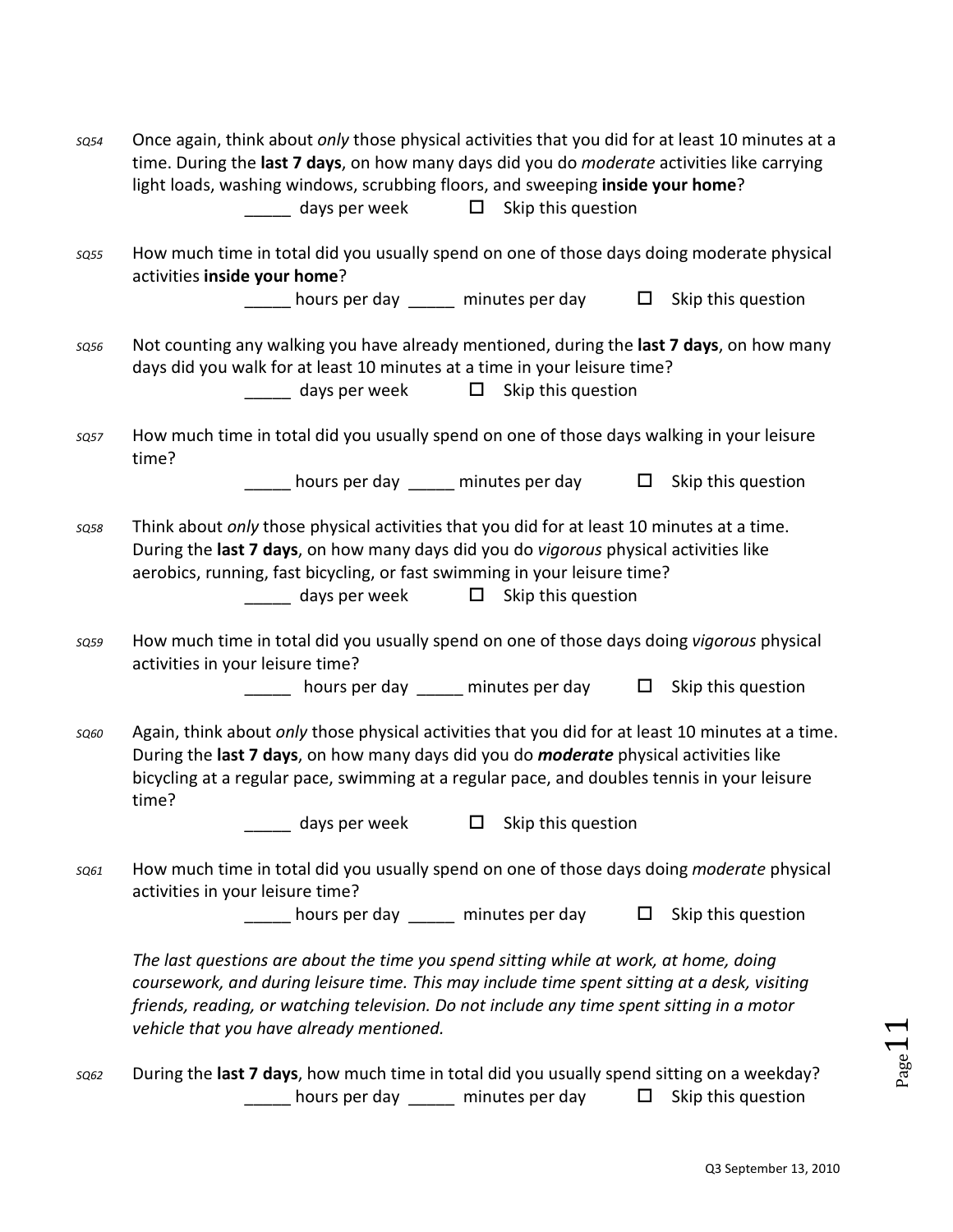*SQ63* During the **last 7 days**, how much time in total did you usually spend sitting on a weekend day?

 $\Box$  hours per day  $\Box$  minutes per day  $\Box$  Skip this question

#### **THESE NEXT QUESTIONS WILL ONLY APPLY TO SOME PEOPLE**

*Please answer only those questions which apply to you.*

Which of the following describes **your partner's** current situation? Please select **all** that apply.

- $\Box$  Working in paid or self-employed job full-time (30 hours or more per week)
- $\Box$  Working in paid or self-employed job part-time (less than 30 hours per week)
- Unemployed
- $\square$  Unable to work because of sickness or disability
- $\square$  Looking after home and/or family
- $\square$  Student
- $\Box$  Retired
- $\square$  Doing unpaid or voluntary work
- $\square$  Skip this question
- *SQ64* How many full term births have you had? *Full term includes the total number of births, including live births and still births.*
	- \_\_\_\_\_ number of births
	- $\square$  Skip this question

*If you indicated on the Core Questionnaire that you are ethnically Jewish, please answer the following question.* 

- *SQ65* If you are ethnically Jewish, are you Sephardic or Ashkenazi?
	- $\square$  Sephardic
	- Ashkenazi

# **RESIDENTIAL HISTORY AND OCCUPATIONAL/ENVIRONMENTAL HEALTH**

We are gathering the information on the next pages in order to gain an understanding of the environments in which you have lived and worked. This will allow researchers expand their knowledge of how these factors relate to the development of various diseases.

If you do not know or do not remember all the answers to our questions, please do the best you can. That will be enough. Thank you.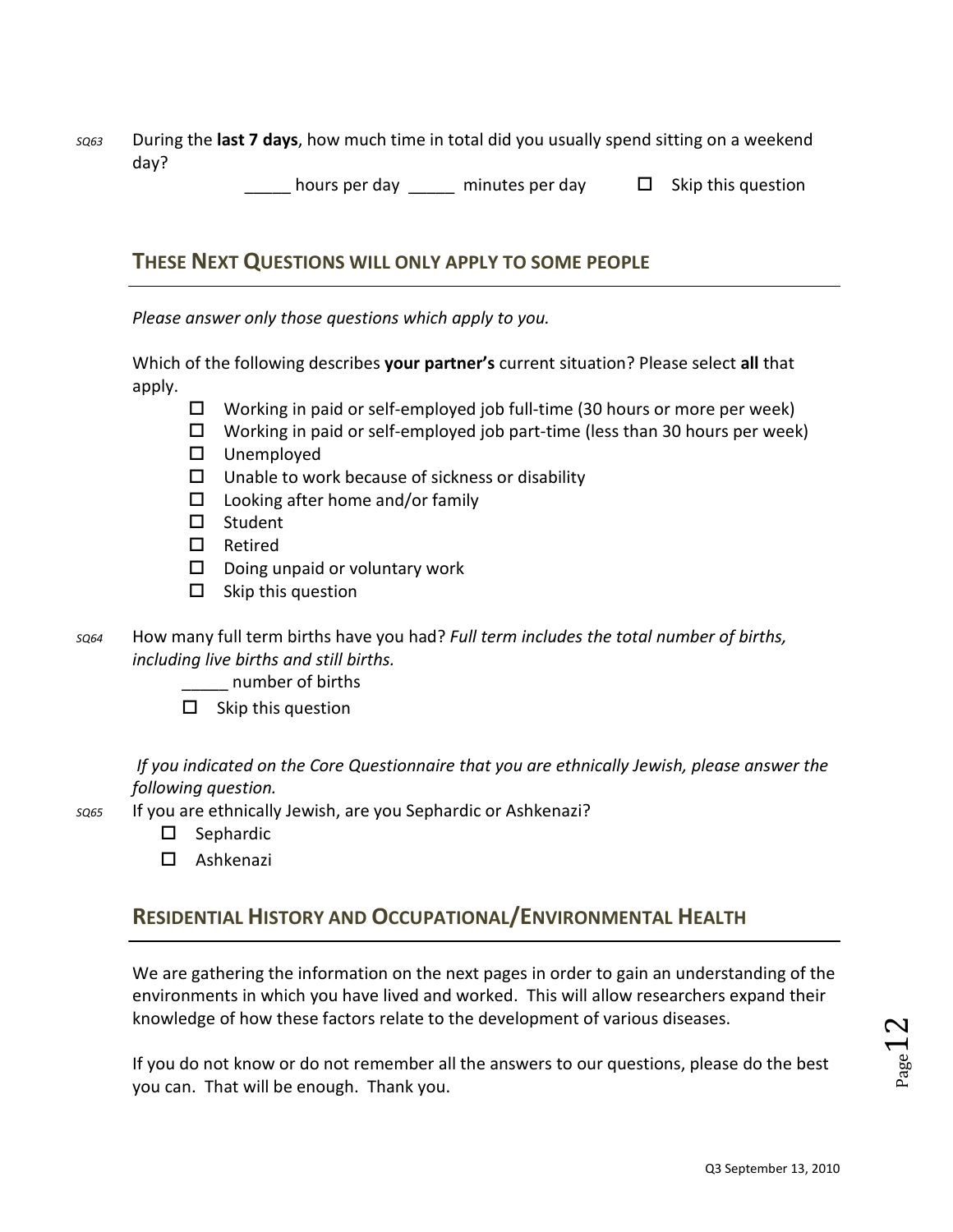

# Residential History Questionnaire

This section asks you about your residential history. Please list all addresses where you have lived since birth. Complete the table below **beginning with where you live now and work backwards**. Please do not use your P.O. Box addresses.

| <b>Time Period</b> |                            | <b>Address</b>                              |                     |                                                         |                       | <b>Please</b><br>tell us<br>if you<br>rent or<br>own this | <b>Please tell</b><br>source of<br>drinking<br>water                                                   | <b>Please</b><br>us your main indicate your<br>principal<br>type of heat<br>in home                    | <b>Other types</b><br>of heat in<br>home<br>• Coal<br>$\cdot$ Gas             |
|--------------------|----------------------------|---------------------------------------------|---------------------|---------------------------------------------------------|-----------------------|-----------------------------------------------------------|--------------------------------------------------------------------------------------------------------|--------------------------------------------------------------------------------------------------------|-------------------------------------------------------------------------------|
| From:<br>M / Y     | To:<br><b>M</b> / <b>Y</b> | <b>Number and Street</b><br>(No P.O. Boxes) | <b>City or Town</b> | <b>Province</b><br>(or Country<br>if outside<br>Canada) | <b>Postal</b><br>Code | property<br>Pick one of<br>• Rent<br>$\cdot$ Own          | Pick one of<br>• Well water<br>• Municipal<br>supply<br>• Bottled water<br>• Other (please<br>specify) | • Coal<br>$\cdot$ Gas<br>• Wood<br>$\cdot$ Oil<br>• Electric<br>• Solar<br>• Other (please<br>specify) | • Wood<br>$\cdot$ Oil<br>• Electric<br>• Solar<br>• Other (please<br>specify) |
| 09/1999            | 06/2003                    | 34 Oak Street                               | Sydney              | N.S.                                                    | AIA 2B2               | $0\nu$ n                                                  | Municipal                                                                                              | Oil                                                                                                    | Wood                                                                          |
|                    | <b>NOW</b>                 |                                             |                     |                                                         |                       |                                                           |                                                                                                        |                                                                                                        |                                                                               |
|                    |                            |                                             |                     |                                                         |                       |                                                           |                                                                                                        |                                                                                                        |                                                                               |
|                    |                            |                                             |                     |                                                         |                       |                                                           |                                                                                                        |                                                                                                        |                                                                               |
|                    |                            |                                             |                     |                                                         |                       |                                                           |                                                                                                        |                                                                                                        |                                                                               |
|                    |                            |                                             |                     |                                                         |                       |                                                           |                                                                                                        |                                                                                                        |                                                                               |
|                    |                            |                                             |                     |                                                         |                       |                                                           |                                                                                                        |                                                                                                        |                                                                               |
|                    |                            |                                             |                     |                                                         |                       |                                                           |                                                                                                        |                                                                                                        |                                                                               |

*Please continue on the back of this sheet if necessary*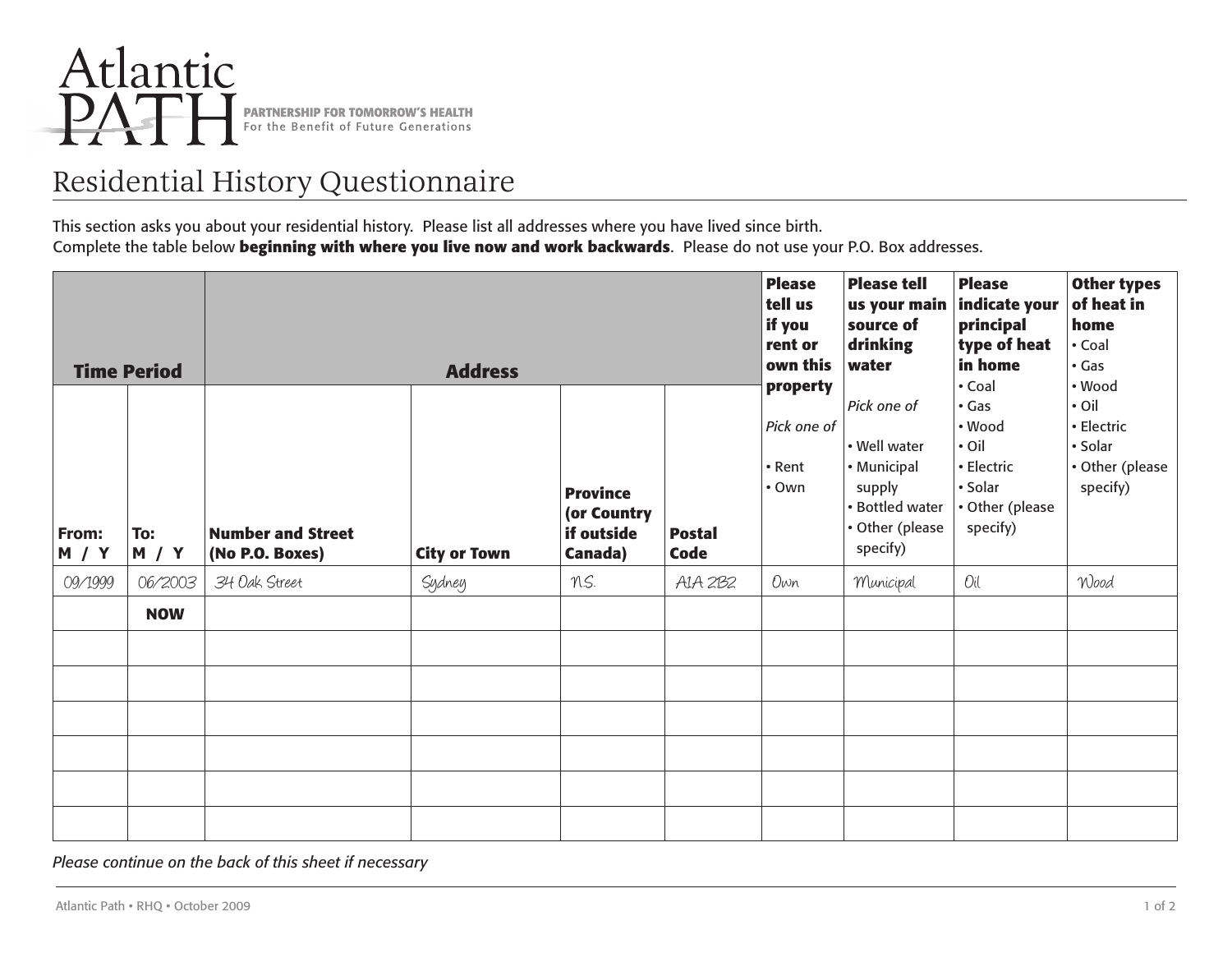| <b>Time Period</b><br><b>Address</b> |                            |                                             |                     |                                                         | <b>Please</b><br>tell us<br>if you<br>rent or<br>own this | <b>Please tell</b><br>source of<br>drinking<br>water | <b>Please</b><br>us your main indicate your<br>principal<br>type of heat<br>in home                    | <b>Other types</b><br>of heat in<br>home<br>• Coal<br>$\cdot$ Gas                                      |                                                                               |
|--------------------------------------|----------------------------|---------------------------------------------|---------------------|---------------------------------------------------------|-----------------------------------------------------------|------------------------------------------------------|--------------------------------------------------------------------------------------------------------|--------------------------------------------------------------------------------------------------------|-------------------------------------------------------------------------------|
| From:<br><b>M</b> / <b>Y</b>         | To:<br><b>M</b> / <b>Y</b> | <b>Number and Street</b><br>(No P.O. Boxes) | <b>City or Town</b> | <b>Province</b><br>(or Country<br>if outside<br>Canada) | <b>Postal</b><br><b>Code</b>                              | property<br>Pick one of<br>• Rent<br>$\cdot$ Own     | Pick one of<br>• Well water<br>• Municipal<br>supply<br>• Bottled water<br>• Other (please<br>specify) | • Coal<br>$\cdot$ Gas<br>• Wood<br>$\cdot$ Oil<br>· Electric<br>• Solar<br>• Other (please<br>specify) | • Wood<br>$\cdot$ Oil<br>· Electric<br>• Solar<br>• Other (please<br>specify) |
|                                      |                            |                                             |                     |                                                         |                                                           |                                                      |                                                                                                        |                                                                                                        |                                                                               |
|                                      |                            |                                             |                     |                                                         |                                                           |                                                      |                                                                                                        |                                                                                                        |                                                                               |
|                                      |                            |                                             |                     |                                                         |                                                           |                                                      |                                                                                                        |                                                                                                        |                                                                               |
|                                      |                            |                                             |                     |                                                         |                                                           |                                                      |                                                                                                        |                                                                                                        |                                                                               |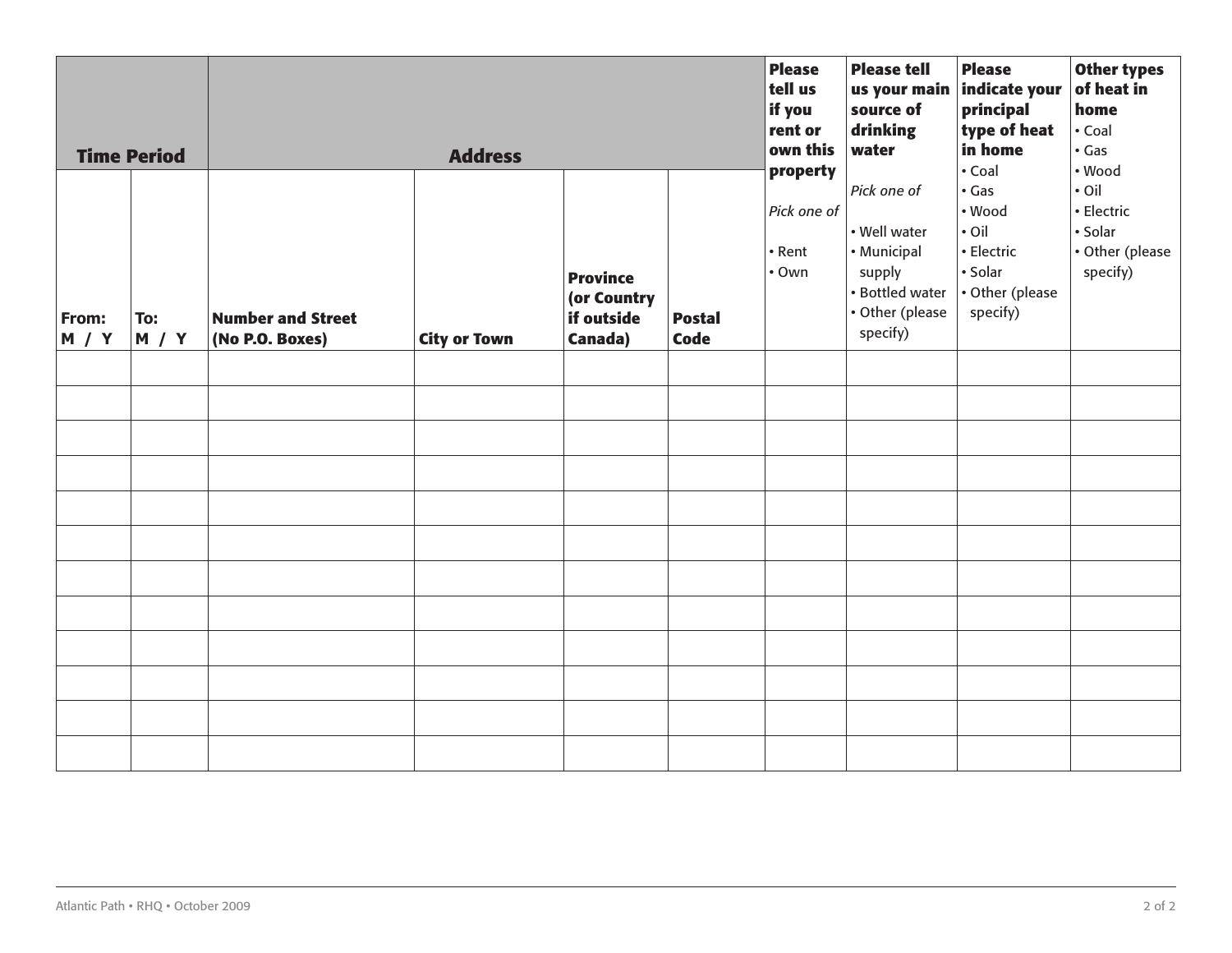

# Occupational History Questionnaire

Please tell us about **each job or occupation you had for at least 12 months** both in Canada and elsewhere. Include seasonal work, part-time, etc. if you worked the equivalent of 12 months or more. Also include your current job, even if you have had this for less than 12 months. **Begin with your most recent job and continue back** to your **first job**. Please estimate the time period if you cannot remember exact years.

#### **Even if you are retired, we still require the information.**

| <b>Job</b> | <b>Time Period</b>      | Type of<br>Industry,<br>Business, or<br><b>Service</b> | <b>Main Job Duties</b>                                       | (City & Province) | Job Location What was your<br>City & Province) Job Title | Was this job:<br>- full time<br>- part time<br>- seasonal | check box)<br><b>YES</b> | <b>Shift</b><br><b>Work</b><br>(please<br><b>NO</b> |
|------------|-------------------------|--------------------------------------------------------|--------------------------------------------------------------|-------------------|----------------------------------------------------------|-----------------------------------------------------------|--------------------------|-----------------------------------------------------|
|            | Example<br>1998 to 2005 | : Automotive                                           | Repair transmissions and brakes, clean<br>and degrease parts | Truro, N.S.       | Automotive machinist                                     | : Full time                                               |                          | Χ                                                   |
| 1.         | to                      |                                                        |                                                              |                   |                                                          |                                                           |                          |                                                     |
| 2.         | to to                   |                                                        |                                                              |                   |                                                          |                                                           |                          |                                                     |
| 3.         | to to                   |                                                        |                                                              |                   |                                                          |                                                           |                          |                                                     |
| 4.         | to to                   |                                                        |                                                              |                   |                                                          |                                                           |                          |                                                     |
| 5.         | to to                   |                                                        |                                                              |                   |                                                          |                                                           |                          |                                                     |
| 6.         | to to                   |                                                        |                                                              |                   |                                                          |                                                           |                          |                                                     |
| 7.         | $\sim$ to $\sim$        |                                                        |                                                              |                   |                                                          |                                                           |                          |                                                     |
| 8.         | to                      |                                                        |                                                              |                   |                                                          |                                                           |                          |                                                     |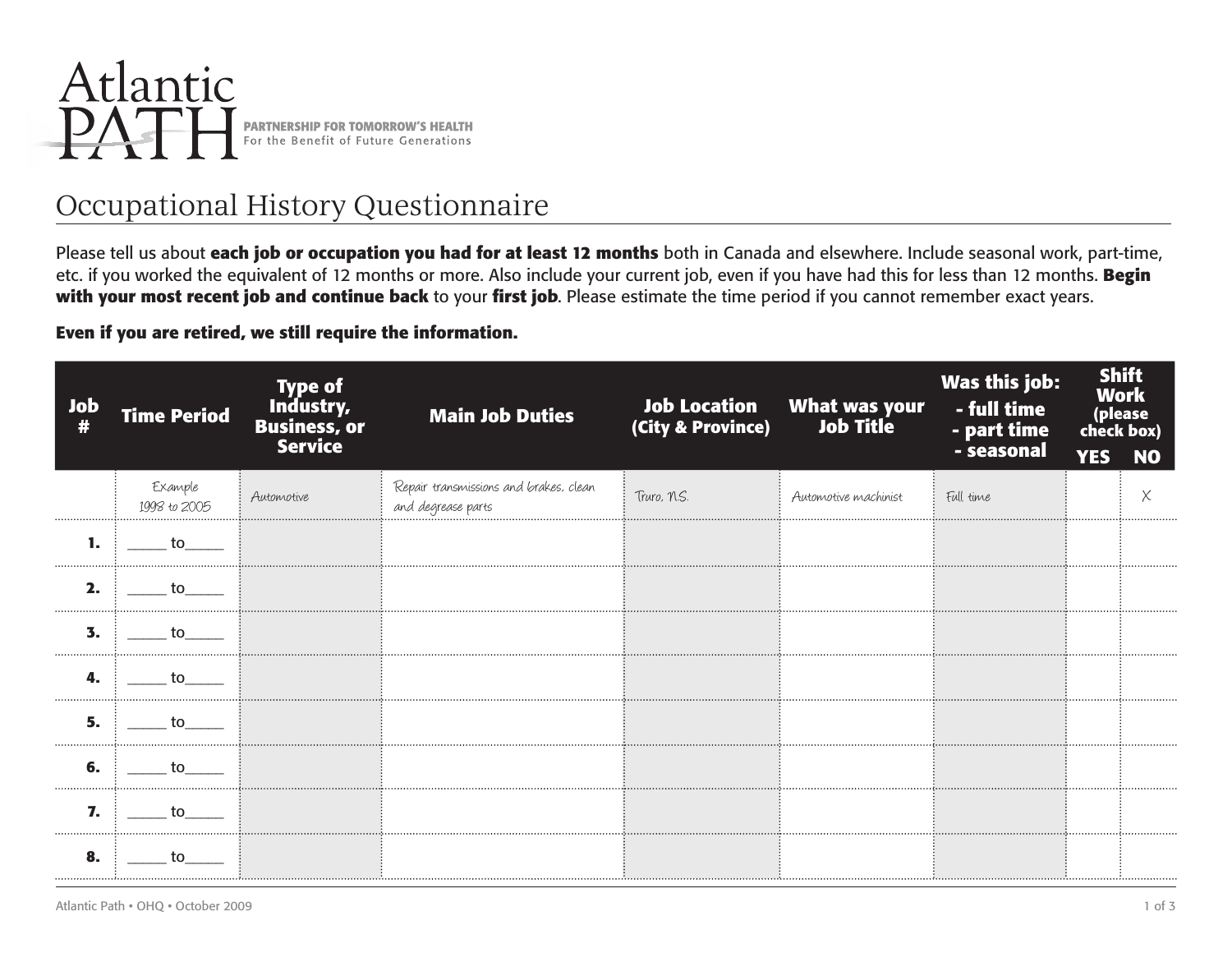| Job<br># | <b>Time Period</b>                                                                                                                                                                                                             | <b>Type of</b><br>Industry,<br>Business, or<br><b>Service</b> | <b>Main Job Duties</b> | <b>Job Location</b><br>(City & Province) | What was your<br>)         Job Title | Was this job:<br>- full time<br>- part time<br>- seasonal |            | <b>Shift</b><br><b>Work</b><br>(please<br>check box) |
|----------|--------------------------------------------------------------------------------------------------------------------------------------------------------------------------------------------------------------------------------|---------------------------------------------------------------|------------------------|------------------------------------------|--------------------------------------|-----------------------------------------------------------|------------|------------------------------------------------------|
|          |                                                                                                                                                                                                                                |                                                               |                        |                                          |                                      |                                                           | <b>YES</b> | <b>NO</b>                                            |
| 9.       | <b>to</b>                                                                                                                                                                                                                      |                                                               |                        |                                          |                                      |                                                           |            |                                                      |
| 10.      | <b>to</b>                                                                                                                                                                                                                      |                                                               |                        |                                          |                                      |                                                           |            |                                                      |
| 11.      | $\frac{1}{\sqrt{1-\frac{1}{2}}}$ to $\frac{1}{\sqrt{1-\frac{1}{2}}}$                                                                                                                                                           |                                                               |                        |                                          |                                      |                                                           |            |                                                      |
| 12.      | to to                                                                                                                                                                                                                          |                                                               |                        |                                          |                                      |                                                           |            |                                                      |
| 13.      | to the contract of the contract of the contract of the contract of the contract of the contract of the contract of the contract of the contract of the contract of the contract of the contract of the contract of the contrac |                                                               |                        |                                          |                                      |                                                           |            |                                                      |
|          | <b>14.</b> to                                                                                                                                                                                                                  |                                                               |                        |                                          |                                      |                                                           |            |                                                      |
| 15.      | to to                                                                                                                                                                                                                          |                                                               |                        |                                          |                                      |                                                           |            |                                                      |
|          | 16. $\frac{1}{2}$ to ____                                                                                                                                                                                                      |                                                               |                        |                                          |                                      |                                                           |            |                                                      |
| 17.      | to to                                                                                                                                                                                                                          |                                                               |                        |                                          |                                      |                                                           |            |                                                      |
| 18.      | to to                                                                                                                                                                                                                          |                                                               |                        |                                          |                                      |                                                           |            |                                                      |
| 19.      | to                                                                                                                                                                                                                             |                                                               |                        |                                          |                                      |                                                           |            |                                                      |
| 20.      | to                                                                                                                                                                                                                             |                                                               |                        |                                          |                                      |                                                           |            |                                                      |